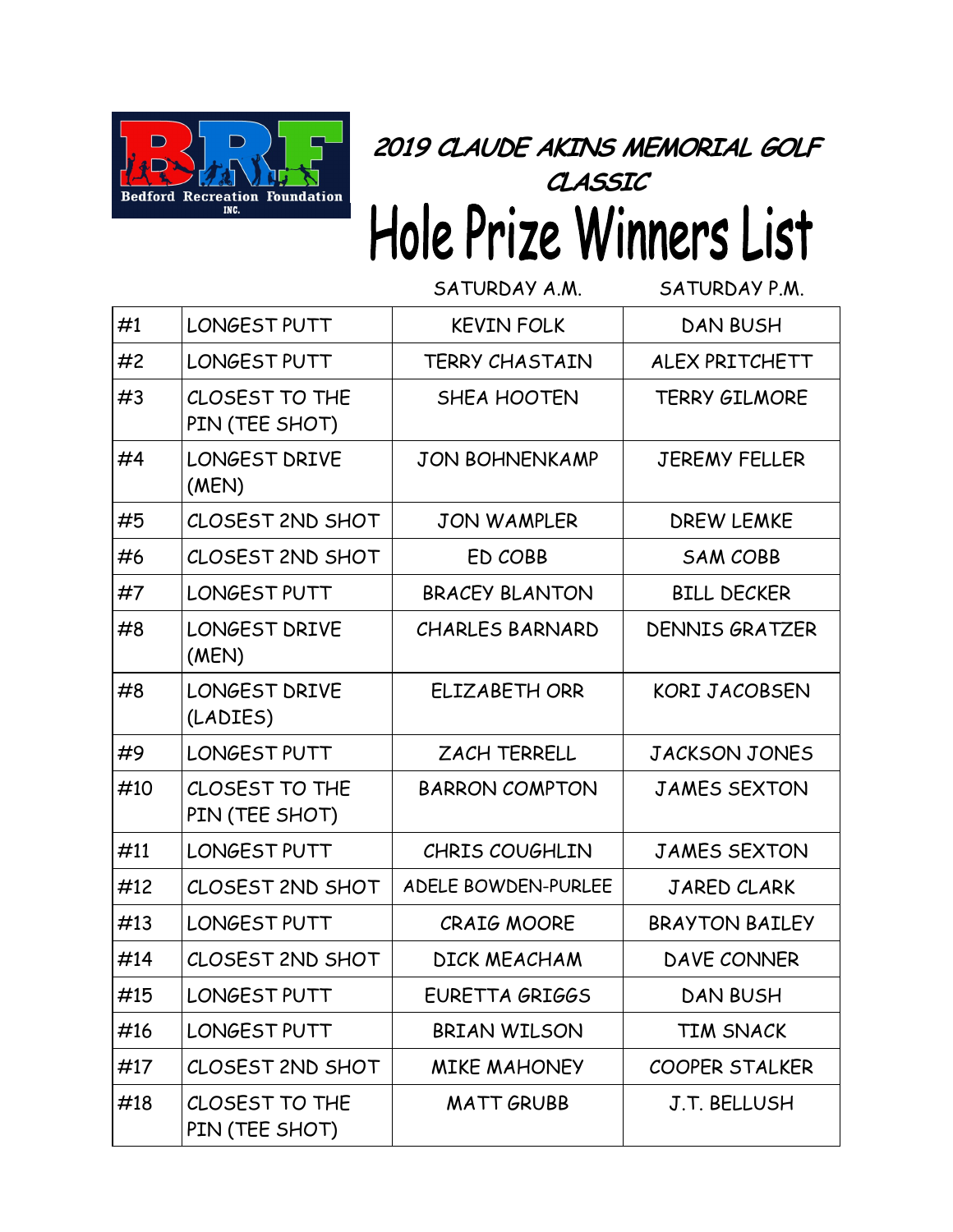

## **2019 CLAUDE AKINS MEMORIAL GOLF**  anssic<br>Hole Prize Winners List

|     |                                  | SUNDAY A.M.            | SUNDAY P.M.            |
|-----|----------------------------------|------------------------|------------------------|
| #1  | LONGEST PUTT                     | <b>JASON TERRELL</b>   | <b>MISSY RINGLER</b>   |
| #2  | LONGEST PUTT                     | <b>JACK BURNETTE</b>   | <b>MARY ANN ROACH</b>  |
| #3  | CLOSEST TO THE<br>PIN (TEE SHOT) | <b>MIKE GRATZER</b>    | <b>MICHAEL BELLUSH</b> |
| #4  | <b>LONGEST DRIVE</b><br>(MEN)    | KOCH LAW FIRM          | <b>ALEX WEBB</b>       |
| #5  | CLOSEST 2ND SHOT                 | <b>KENT MOUTARDIER</b> | <b>MATT BRINEGAR</b>   |
| #6  | CLOSEST 2ND SHOT                 | EVAN BLACKWELL         | <b>AARON SANDERS</b>   |
| #7  | LONGEST PUTT                     | <b>JASON BROWN</b>     | <b>KOLE JACOBSEN</b>   |
| #8  | <b>LONGEST DRIVE</b><br>(MEN)    | <b>JOSH ANDERSON</b>   | <b>KEN STEWARD</b>     |
| #8  | <b>LONGEST DRIVE</b><br>(LADIES) | <b>HOLLY NEEL</b>      | <b>KORI JACOBSEN</b>   |
| #9  | LONGEST PUTT                     | <b>MATT BRINEGAR</b>   | <b>MARSHA EMBREE</b>   |
| #10 | CLOSEST TO THE<br>PIN (TEE SHOT) | <b>LOGAN WIGLEY</b>    | <b>TYSON ROBBINS</b>   |
| #11 | LONGEST PUTT                     | <b>JAMES HOLTSCLAW</b> | NICK ELLIOTT           |
| #12 | CLOSEST 2ND SHOT                 | <b>HOLLY NEEL</b>      | <b>TROY BLANTON</b>    |
| #13 | LONGEST PUTT                     | <b>JOHN BURKS</b>      | <b>CHRIS SHOULTS</b>   |
| #14 | CLOSEST 2ND SHOT                 | CASEY MILLHOLLAND      | <b>DAMON JENKINS</b>   |
| #15 | LONGEST PUTT                     | <b>JIM HOLBROOK</b>    | <b>DAMON JENKINS</b>   |
| #16 | LONGEST PUTT                     | <b>JEFF CANADA</b>     | <b>JOHN WIGLEY</b>     |
| #17 | CLOSEST 2ND SHOT                 | <b>BILL LEWIS</b>      | <b>LANCE RINGLER</b>   |
| #18 | CLOSEST TO THE<br>PIN (TEE SHOT) | ANDREW LAFFERTY        | BRANDON STROUD         |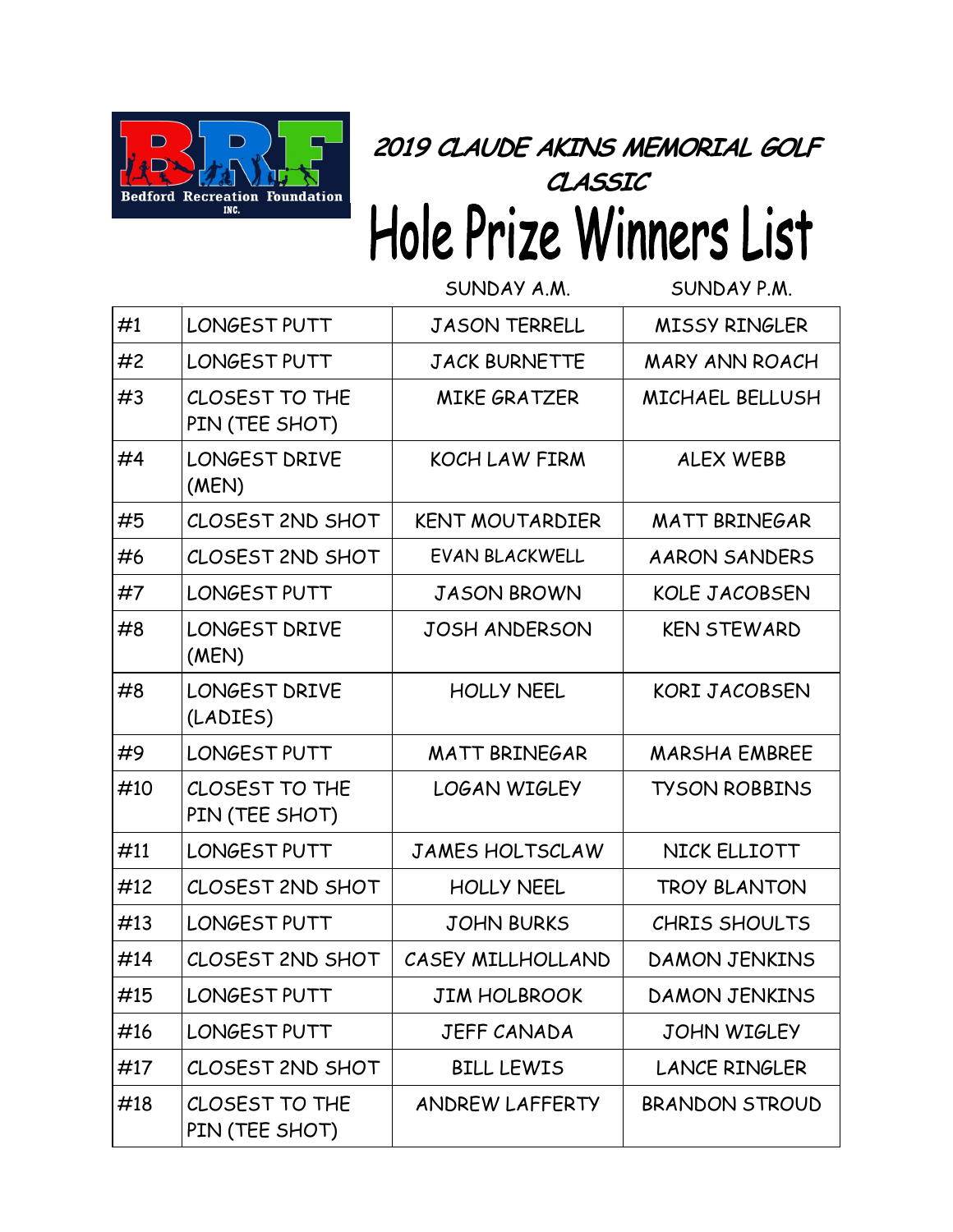

## Saturday AM Team Prize Winners List

|                     | <b>TEAM NAME</b>                |
|---------------------|---------------------------------|
| 1st Place Low Gross | <b>MIGJAM &amp; THE MINIONS</b> |
| 1st Place Low Net   | MILESTONE CONTRACTORS           |
| 2nd Place Low Gross | DANNY & DUKES BOYS              |
| 2nd Place Low Net   | ALL ABOUT FAMILY                |
| 3rd Place Low Net   | DON HARDESTY EXCAVATING         |
| 4th Place Low Net   | <b>MAHONEY'S</b>                |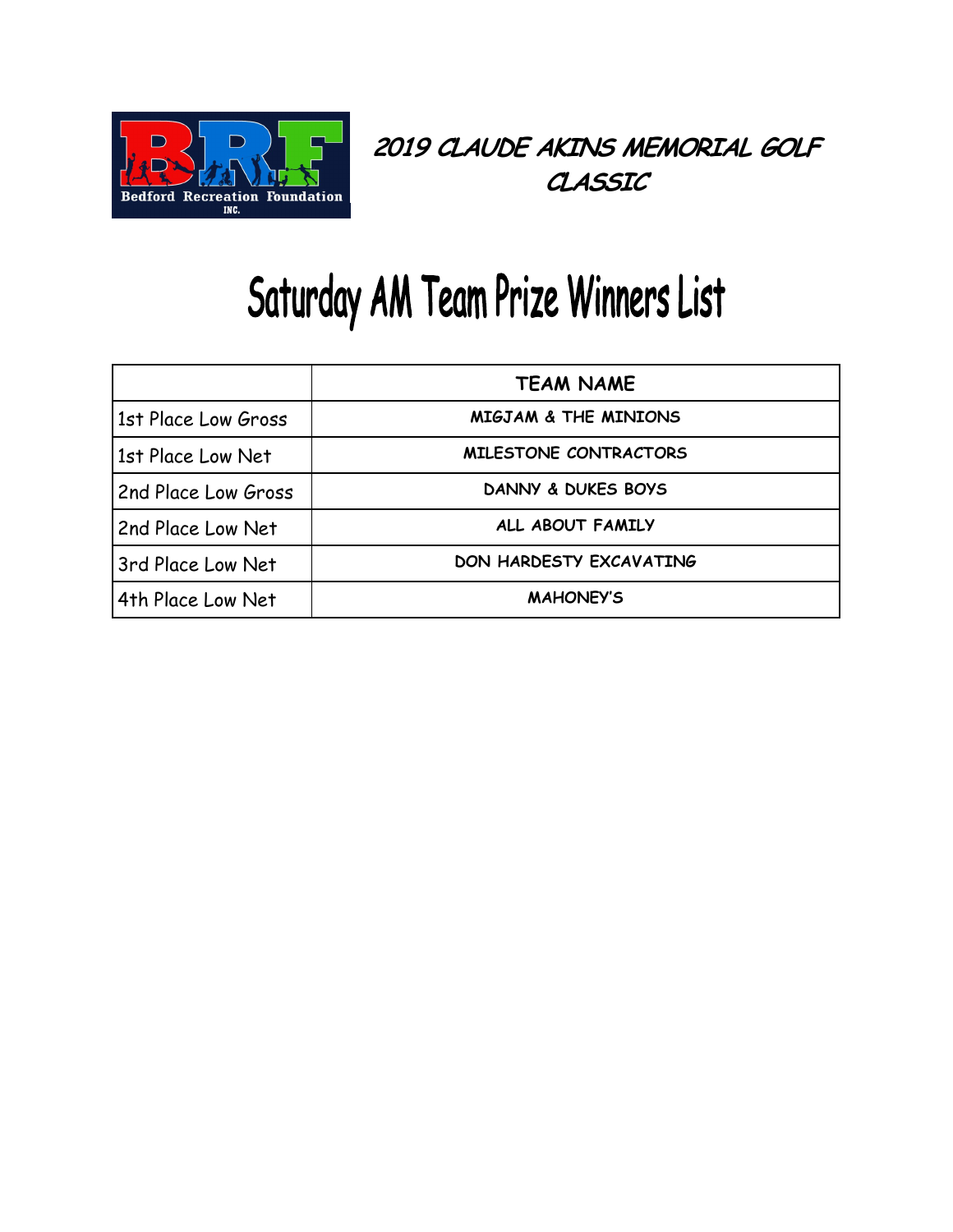

## Saturday PM Team Prize Winners List

|                     | <b>TEAM NAME</b>                          |
|---------------------|-------------------------------------------|
| 1st Place Low Gross | EDWARD JONES - JASON JACKSON/J.T. BELLUSH |
| 1st Place Low Net   | <b>FULL THROTTLE HACKERS</b>              |
| 2nd Place Low Gross | <b>FORMER B1'S</b>                        |
| 2nd Place Low Net   | CLAUDE SQUAD                              |
| 3rd Place Low Net   | <b>ISI</b>                                |
| 4th Place Low Net   | <b>CRACK SHOTS</b>                        |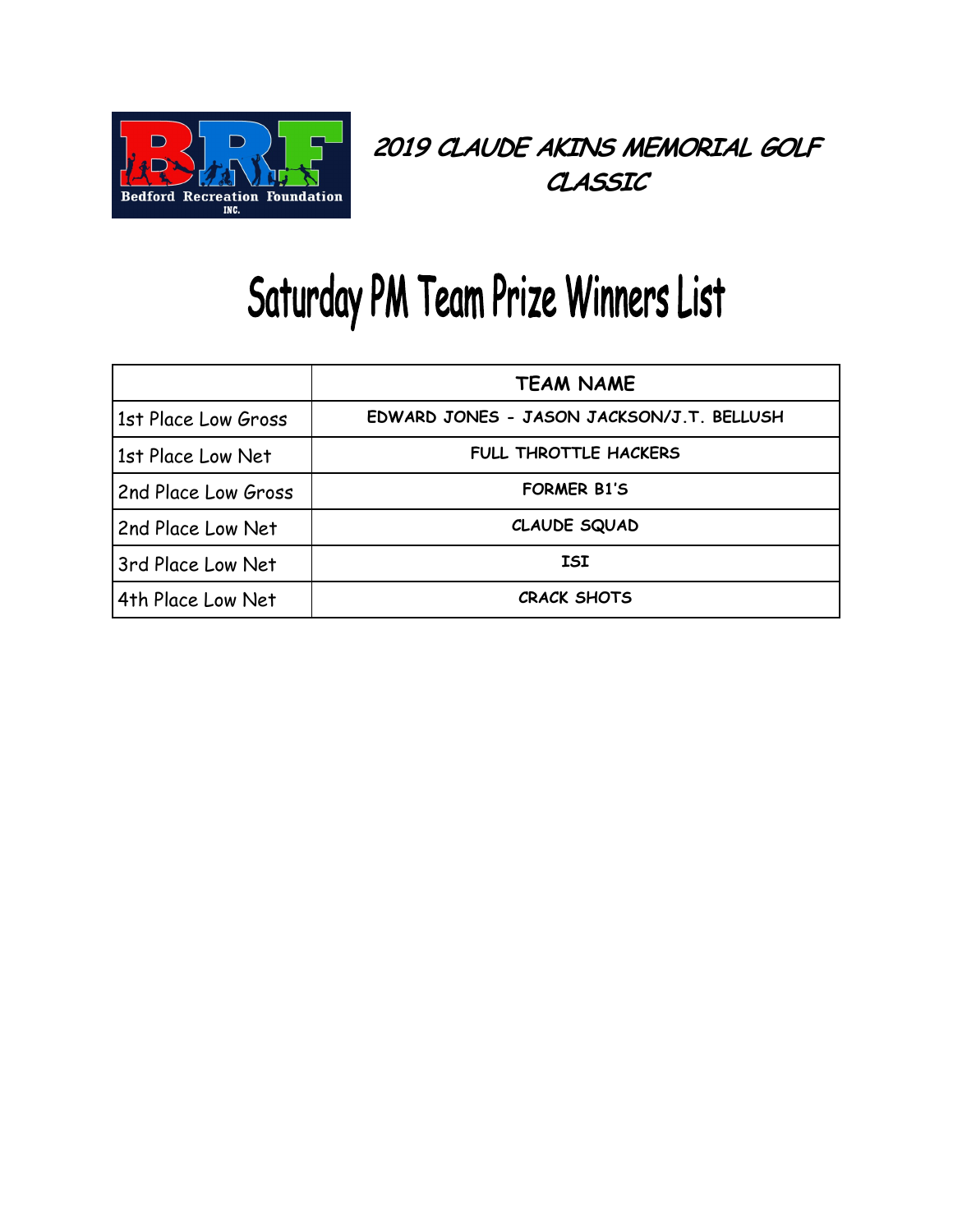

### Sunday AM Team Prize Winners List

|                     | <b>TEAM NAME</b>            |
|---------------------|-----------------------------|
| 1st Place Low Gross | <b>UNDER ACHIEVERS</b>      |
| 1st Place Low Net   | MAYOR SHAWNA GIRGIS         |
| 2nd Place Low Gross | <b>TEXACON CUT STONE</b>    |
| 2nd Place Low Net   | <b>KJ EXPRESS</b>           |
| 3rd Place Low Net   | IN MEMORY OF ANDREW TERRELL |
| 4th Place Low Net   | <b>PRO SIDE MISFITS</b>     |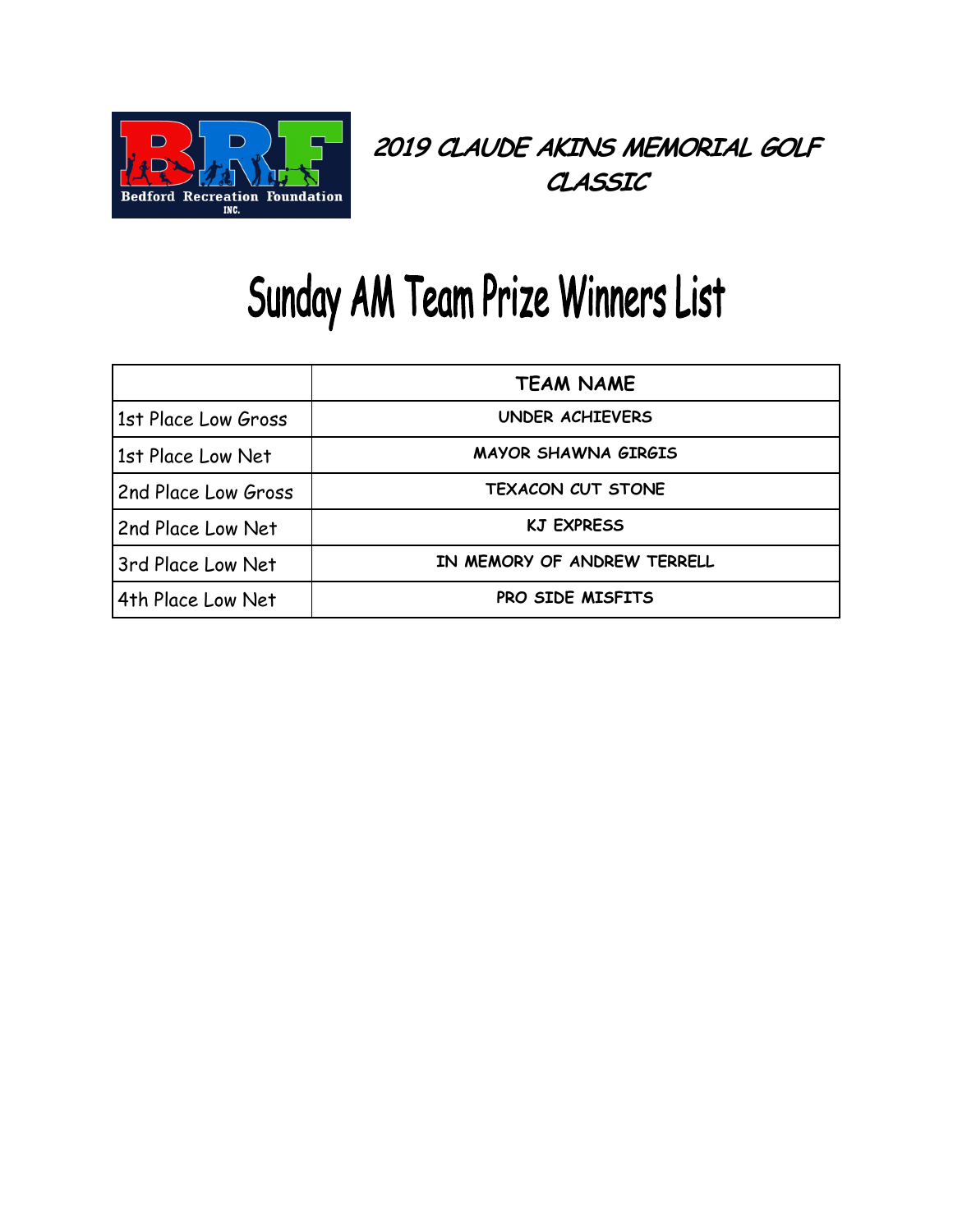

## Sunday PM Team Prize Winners List

|                     | <b>TEAM NAME</b>        |
|---------------------|-------------------------|
| 1st Place Low Gross | OTIS PARK MEN'S CLUB    |
| 1st Place Low Net   | ALAN NORMAN CONTRACTING |
| 2nd Place Low Gross | <b>BELLUSH BOMBERS</b>  |
| 2nd Place Low Net   | <b>TEAM CROUSE</b>      |
| 3rd Place Low Net   | <b>THOMAS INSURANCE</b> |
| 4th Place Low Net   | DON HARDESTY EXCAVATING |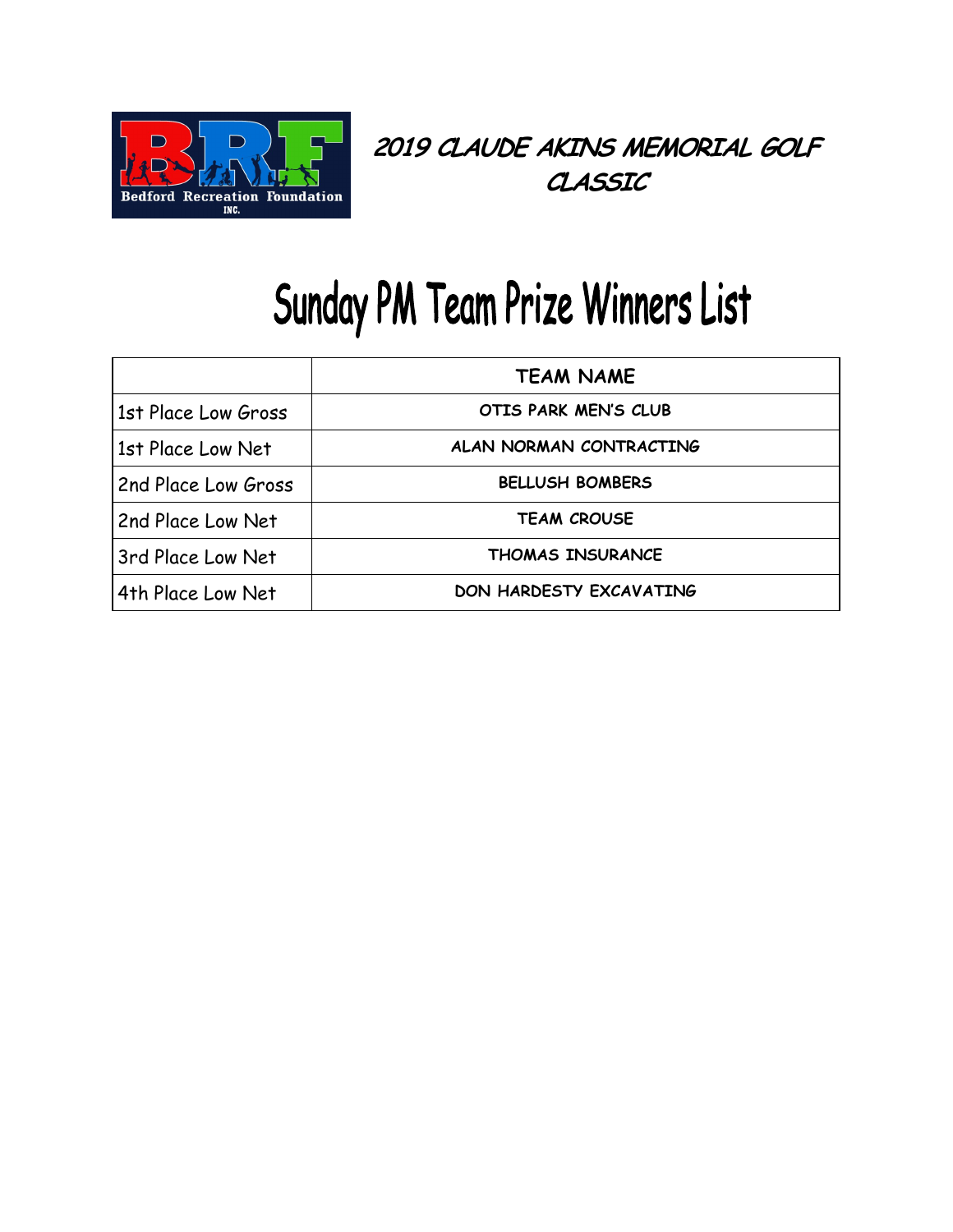

# PRE-ROUND DRAWING WINNERS

| SATURDAY A.M. | CHRIS TUFLL<br>DAN TERRELL        |
|---------------|-----------------------------------|
| SATURDAY P.M. | BILL DECKER<br><b>NICK SOMMER</b> |
| SUNDAY A.M.   | CHRIS WOODS<br>AUSTIN ADAMS       |
| SUNDAY P.M.   | CODY ARNOLD<br>LINDSFY HARDFSTY   |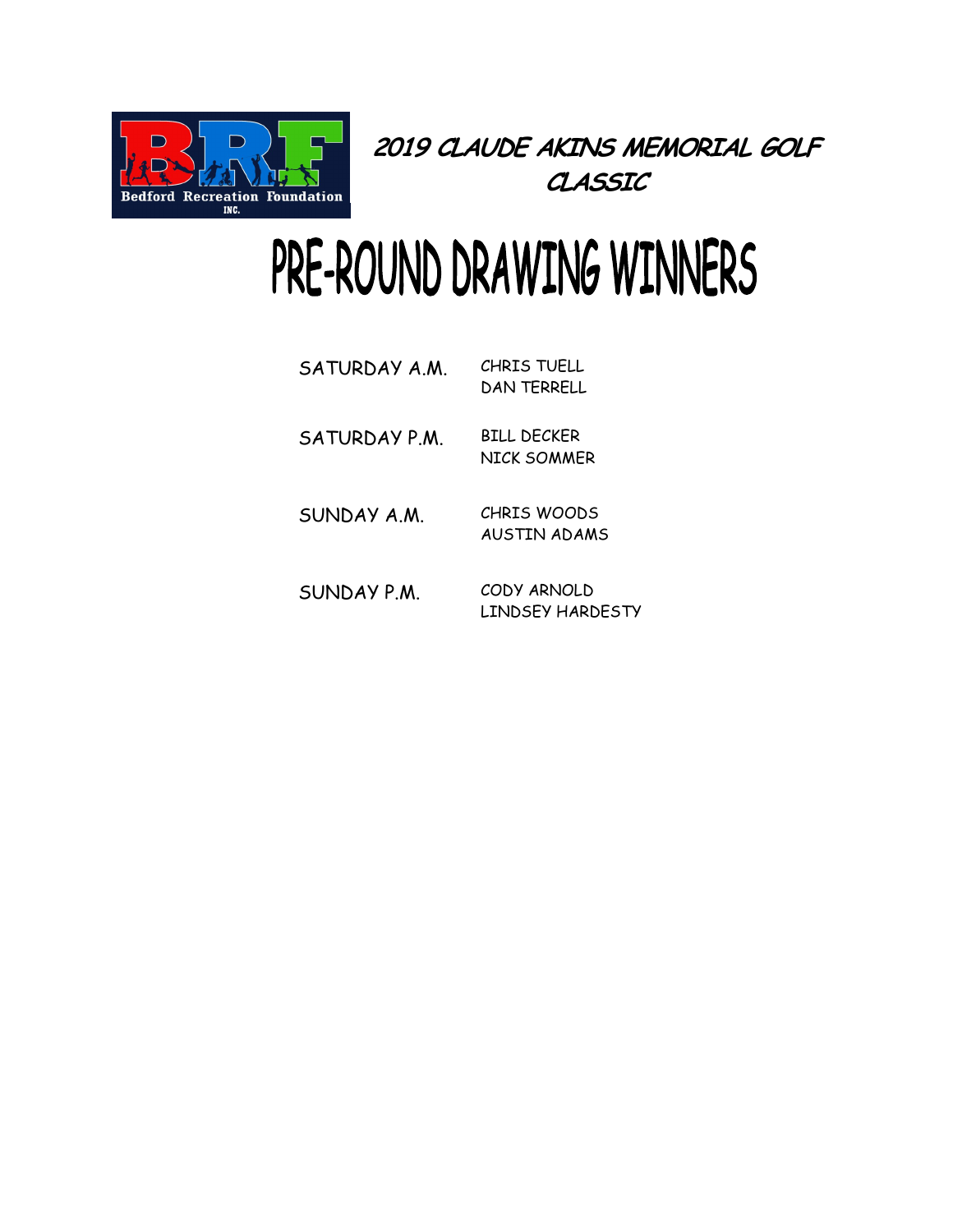

# PUTTING CONTEST WINNERS LIST

| SATURDAY A.M. | <b>JOHN BARLOW</b>     |
|---------------|------------------------|
| SATURDAY P.M. | <b>KEN STEWARD</b>     |
| SUNDAY A.M.   | <b>LINDSAY TERRELL</b> |
| SUNDAY P.M.   | SHAWN SMITH            |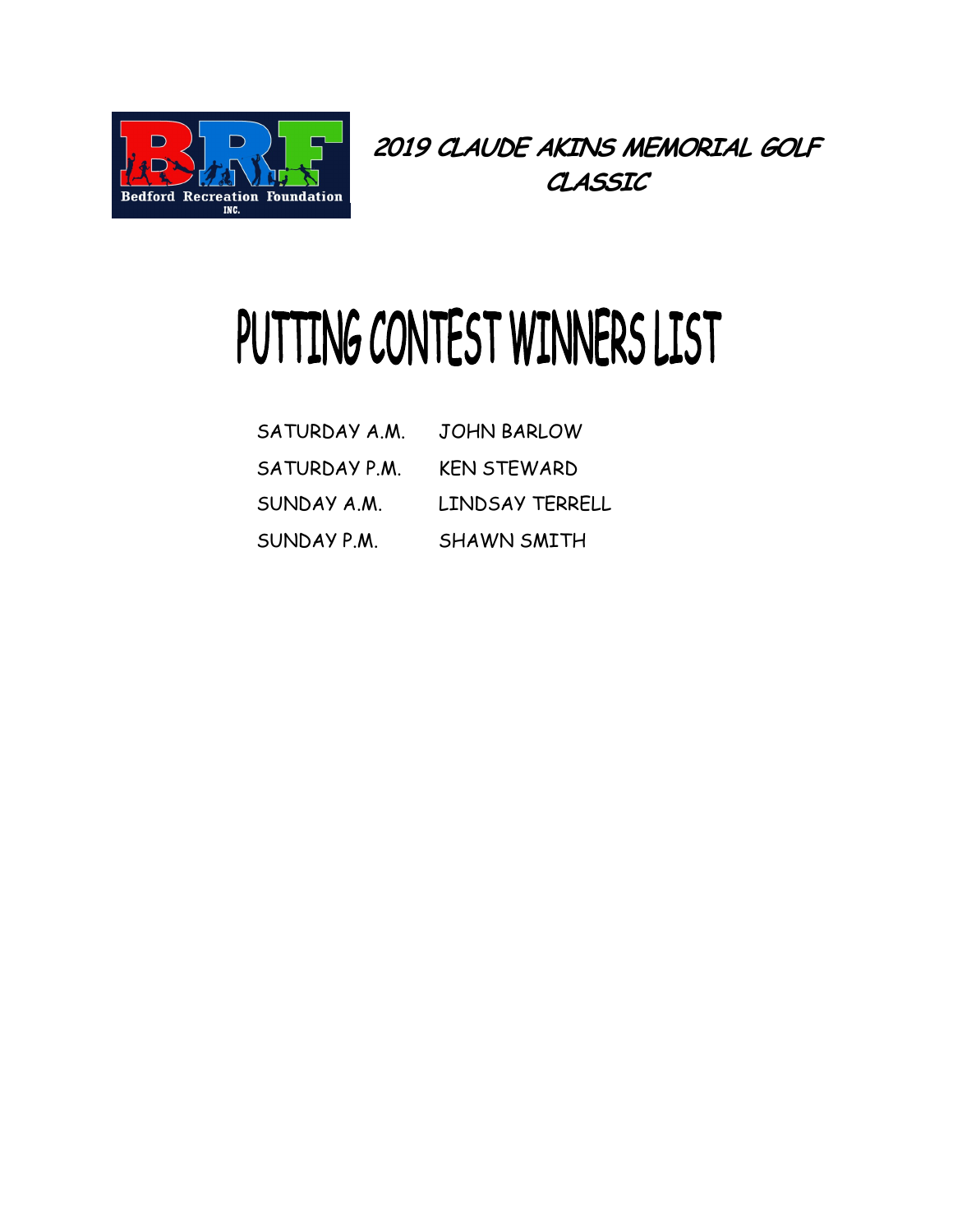

#### "ROLL THE DICE" TEAM PUTTING CONTEST

AUSTIN ADAMS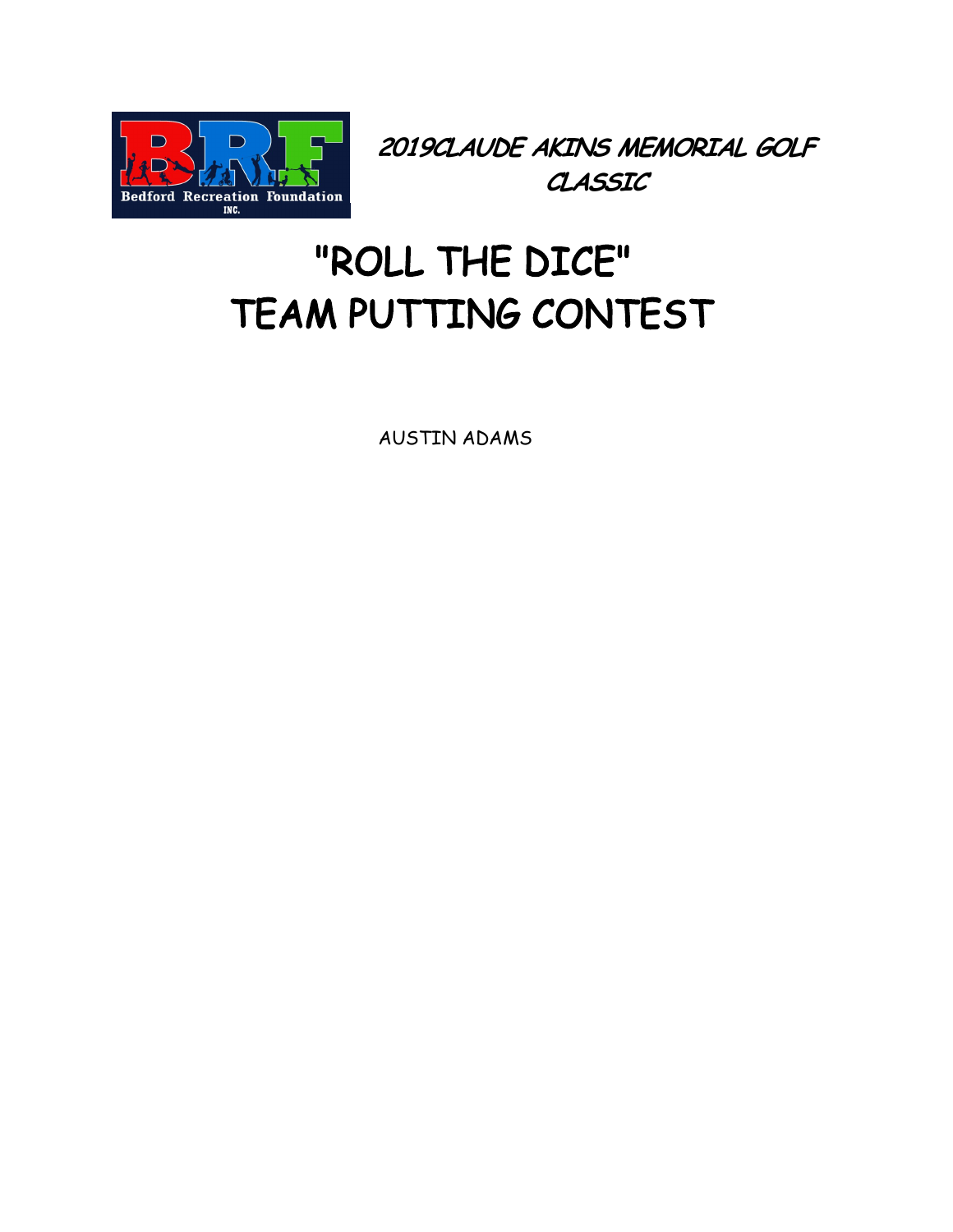

# GET LUCKY AT 13 WINNERS

- SAT AM MIKE RICHARDSON
- SAT PM JEREMY FELLER
- SUN AM BOB SNEDEGAR
- SUN PM SUSIE BERWICK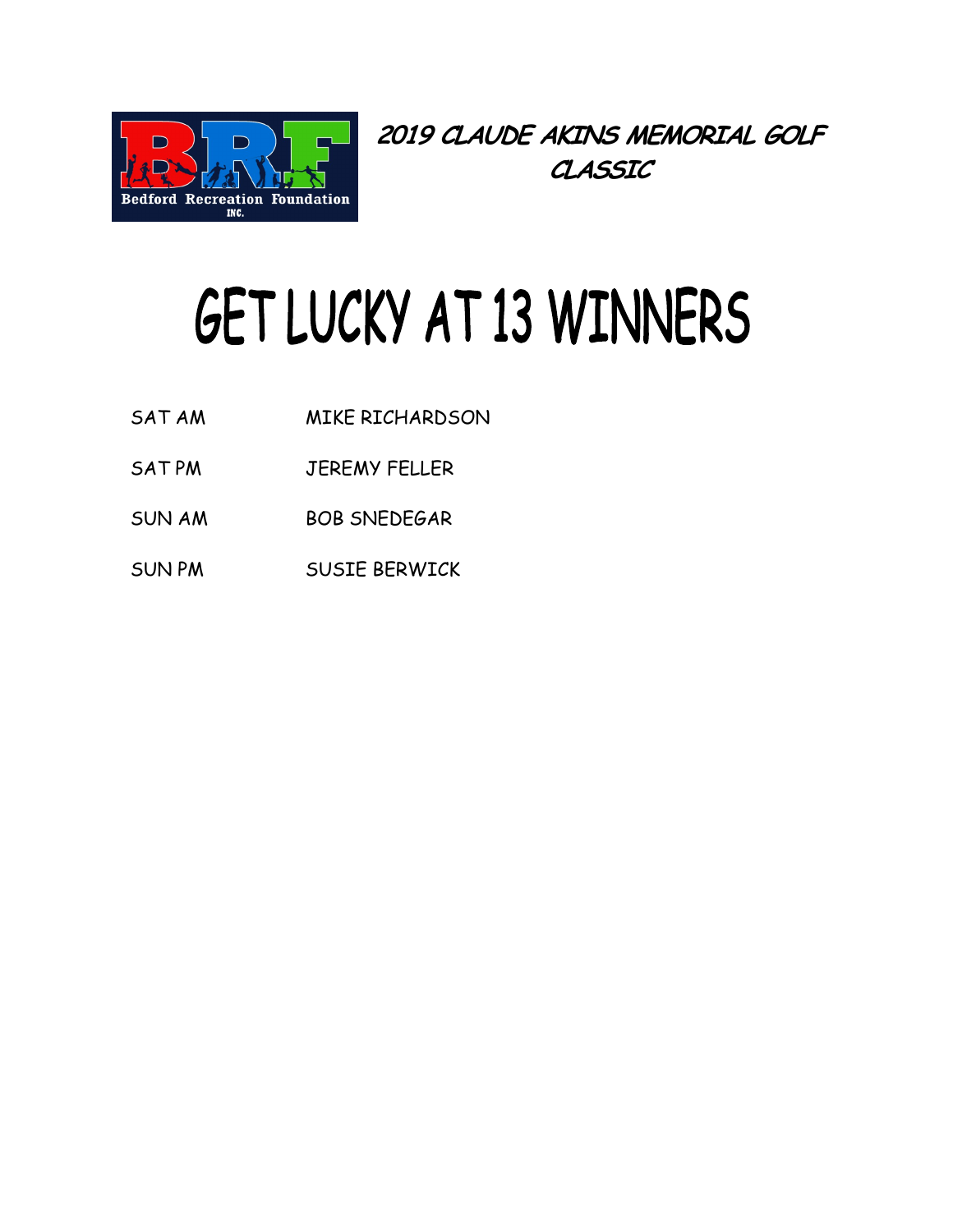

# CLOSEST TO THE PIN WEEKEND GRAND PRIZES

- HOLE #3 MICHAEL BELLUSH
- HOLE #10 TYSON ROBBINS
- HOLE #18 MATT GRUBB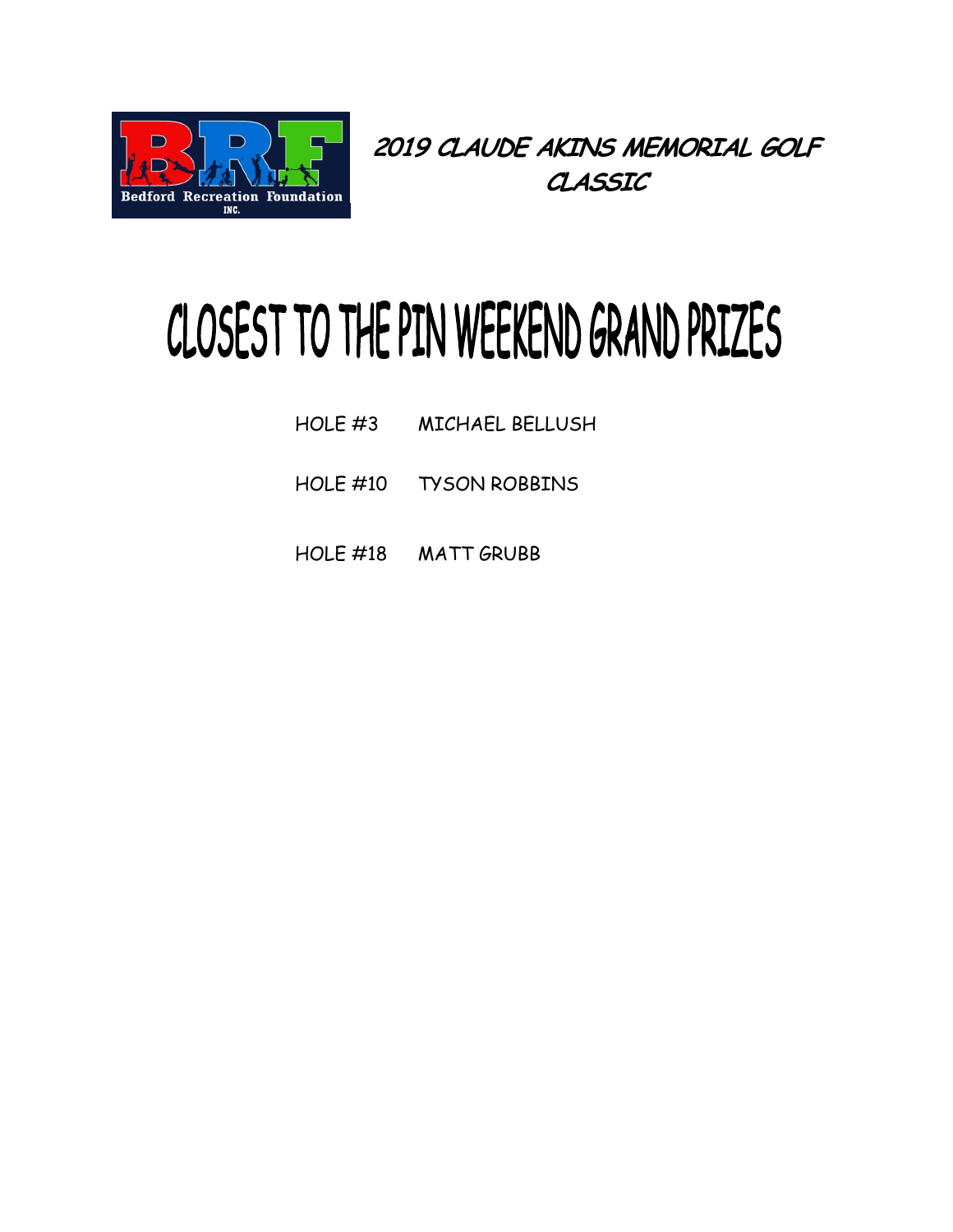

#### WEEKEND PAR 3 SHOOT OUT WINNER **SATURDAY**

LUKE MOTON

#### WEEKEND PAR 3 SHOOT OUT WINNER **SUNDAY**

LARRY WEILBAKER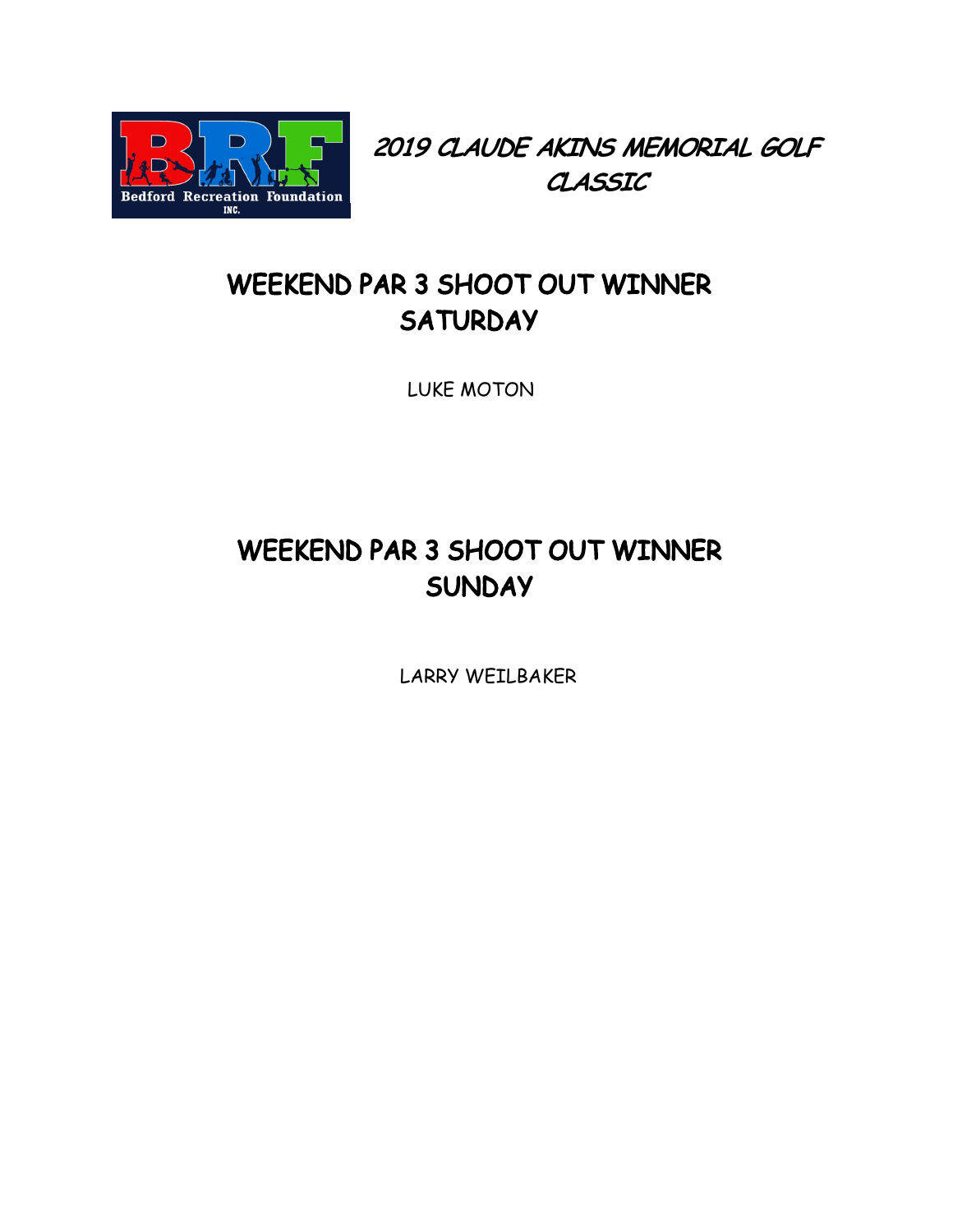

### TRY FOR DYE WINNER

JASON ALLENDER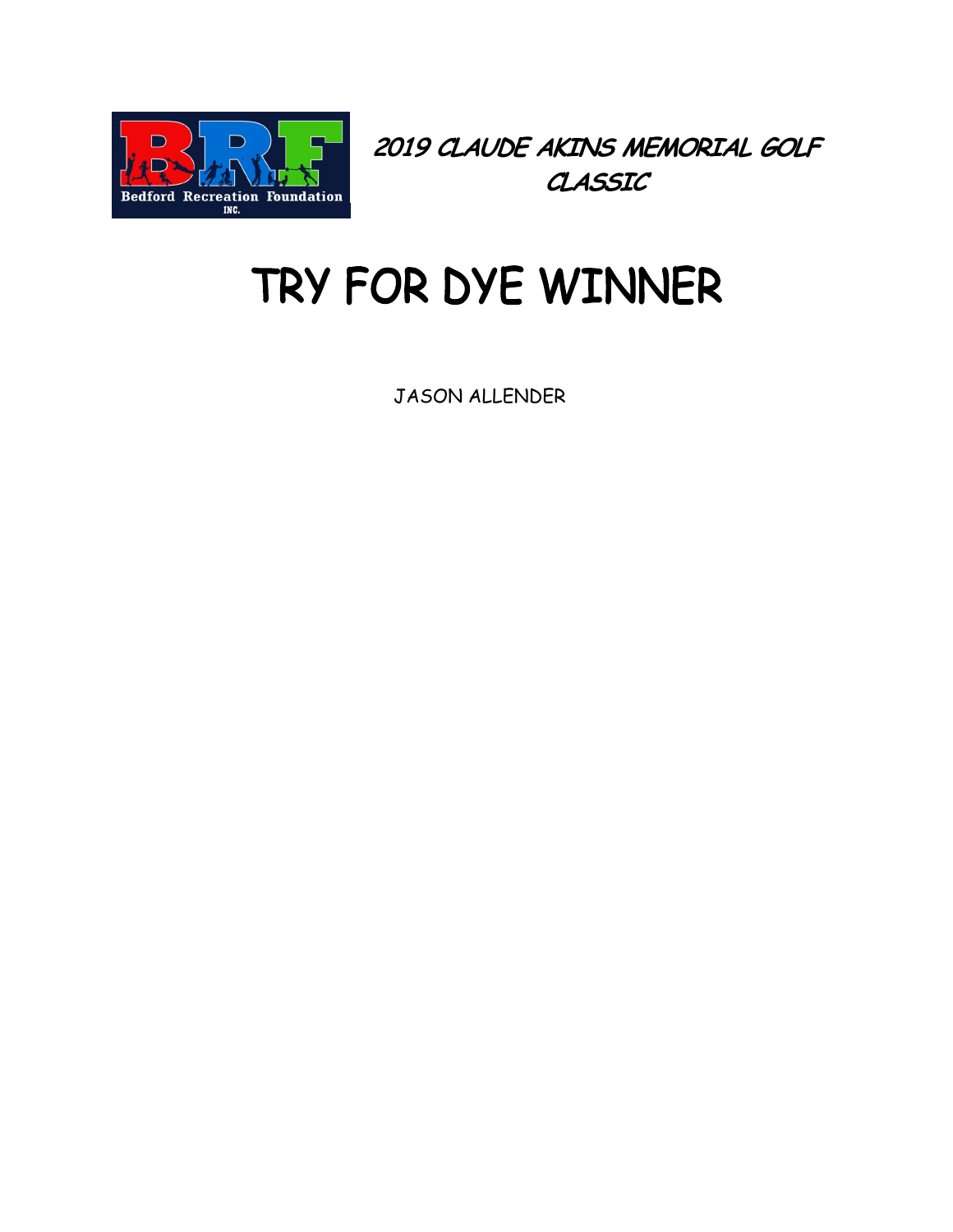

### TRY FOR DYE CONSOLATION PRIZE

TYSON KNIGHT